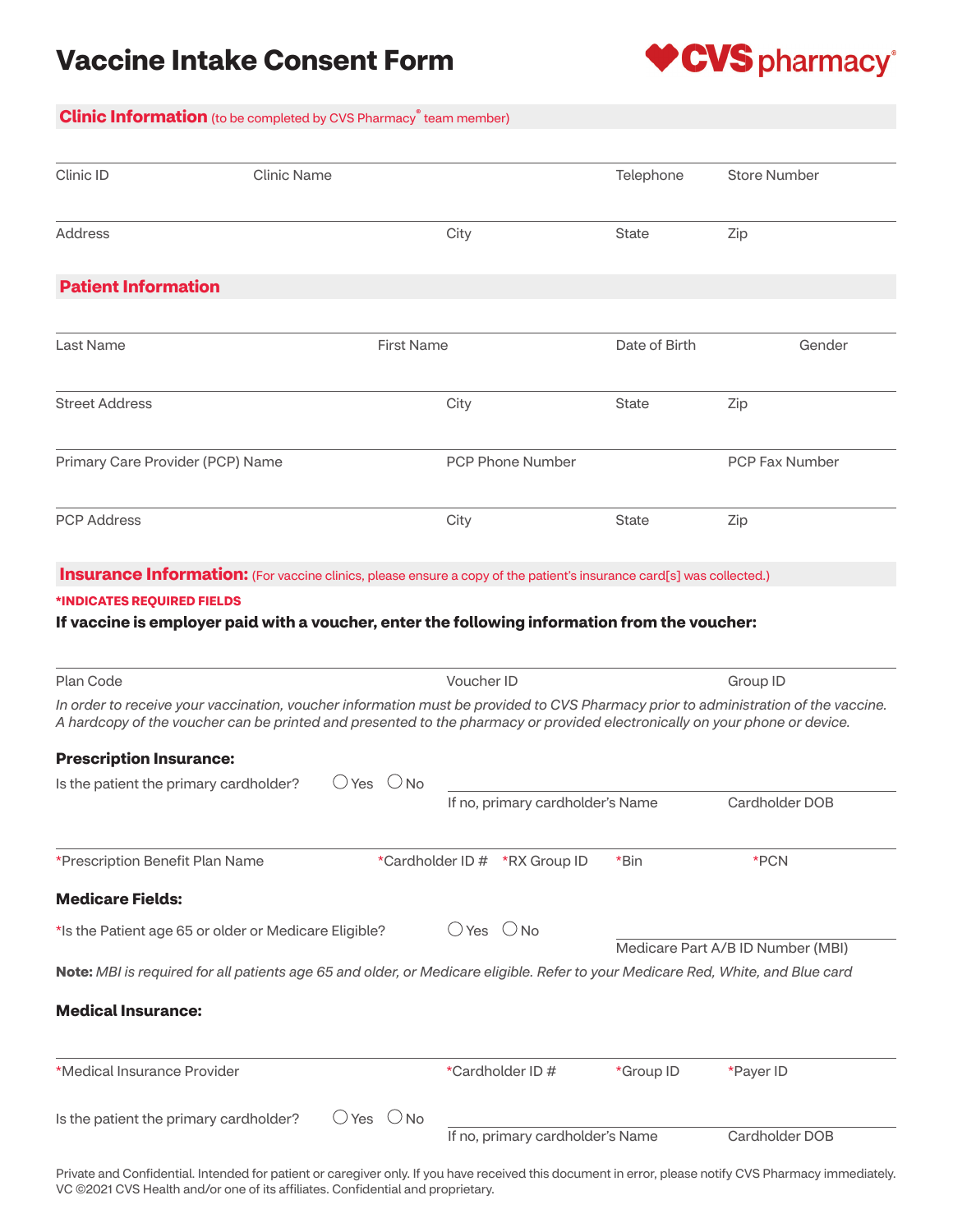### **\*If uninsured, you must check the box below to attest that the following information is true and accurate.**

|               |  | □ I do not have any insurance, including but not limited to Medicare, Medicaid or any other private or government-funded health |
|---------------|--|---------------------------------------------------------------------------------------------------------------------------------|
| benefit plan. |  |                                                                                                                                 |

*If you have the below information (SSN, ID/driver's license number) please fill in.* 

*If you do not have this information or do not want to share, you may leave it blank and continue filling out the form.*

| *Social Security Number |                               | or State Identification Number & State                               | or Driver's License Number & State |                                                                                                                                                                                                                                                                                                                                                                             |  |                     |                     |                                                    |
|-------------------------|-------------------------------|----------------------------------------------------------------------|------------------------------------|-----------------------------------------------------------------------------------------------------------------------------------------------------------------------------------------------------------------------------------------------------------------------------------------------------------------------------------------------------------------------------|--|---------------------|---------------------|----------------------------------------------------|
|                         |                               |                                                                      |                                    | If someone else manages health decisions on your behalf, please provide the following:                                                                                                                                                                                                                                                                                      |  |                     |                     |                                                    |
|                         |                               | Caregiver or Financially Responsible Party Name                      |                                    | Relationship                                                                                                                                                                                                                                                                                                                                                                |  |                     | <b>Phone Number</b> |                                                    |
|                         |                               | Check all vaccines you wish to receive:                              |                                    |                                                                                                                                                                                                                                                                                                                                                                             |  |                     |                     |                                                    |
|                         | $\bigcirc$ COVID-19           | $\bigcirc$ Tdap                                                      |                                    | () Pneumonia Prevnar 13 <sup>°</sup>                                                                                                                                                                                                                                                                                                                                        |  | Other (enter below) |                     |                                                    |
|                         | $\cup$ Flu                    | Shingles                                                             |                                    | $\bigcirc$ Pneumonia Pneumovax 23 $^\circ$                                                                                                                                                                                                                                                                                                                                  |  |                     |                     |                                                    |
|                         |                               | <b>COVID-19 Screening Questions</b>                                  |                                    |                                                                                                                                                                                                                                                                                                                                                                             |  |                     |                     |                                                    |
| 1.                      |                               | smell, sore throat, nausea, vomiting, or diarrhea?                   |                                    | Do you currently have, or have you in the past 14 days had a fever, chills, cough, shortness<br>of breath, difficulty breathing, fatigue, muscle or body aches, headache, new loss of taste or                                                                                                                                                                              |  |                     |                     | $\bigcirc$ Yes $\bigcirc$ No $\bigcirc$ Don't know |
|                         |                               | 2. Have you tested positive for COVID-19 within the last 14 days?    |                                    |                                                                                                                                                                                                                                                                                                                                                                             |  | $()$ Yes            |                     | $\bigcirc$ No $\bigcirc$ Don't know                |
|                         |                               | <b>Immunization Screening Questions</b>                              |                                    |                                                                                                                                                                                                                                                                                                                                                                             |  |                     |                     |                                                    |
|                         |                               | 1. Are you sick today? (for example a cold, fever or acute illness?) |                                    |                                                                                                                                                                                                                                                                                                                                                                             |  | $\bigcirc$ Yes      |                     | $\bigcirc$ No $\bigcirc$ Don't know                |
|                         |                               |                                                                      |                                    | 2. Do you have allergies or reactions to any foods, medications, vaccines or latex?<br>(For example: eggs, gelatin, neomycin, thimerosal, etc.) or have you ever had a severe<br>allergic reaction (e.g., anaphylaxis) in the past? Example: a reaction for which you were<br>treated with epinephrine or EpiPen <sup>®</sup> , or for which you had to go to the hospital? |  |                     |                     | $\bigcirc$ Yes $\bigcirc$ No $\bigcirc$ Don't know |
|                         |                               | Was the severe allergic reaction after receiving a COVID-19 vaccine? |                                    |                                                                                                                                                                                                                                                                                                                                                                             |  | $\bigcirc$ Yes      | $\bigcirc$ No       | $\bigcirc$ Don't know                              |
|                         |                               |                                                                      |                                    | Was the severe allergic reaction after receiving another vaccine or injectable medication?                                                                                                                                                                                                                                                                                  |  | $()$ Yes            |                     | $\bigcirc$ No $\bigcirc$ Don't know                |
|                         |                               | containing Polyethylene Glycol?                                      |                                    | Was the severe allergic reaction related to receiving Polyethylene Glycol or products                                                                                                                                                                                                                                                                                       |  |                     |                     | $\bigcirc$ Yes $\bigcirc$ No $\bigcirc$ Don't know |
|                         | containing Polysorbate?       |                                                                      |                                    | Was the severe allergic reaction related to receiving Polysorbate or products                                                                                                                                                                                                                                                                                               |  | () Yes              |                     | $\bigcirc$ No $\bigcirc$ Don't know                |
|                         | outside of a medical setting? |                                                                      |                                    | 3. Have you ever had a serious reaction after receiving a vaccination? Do you have a history<br>of fainting, particularly with vaccines? Has any physician or other healthcare professional<br>ever cautioned or warned you about receiving certain vaccines or receiving vaccines                                                                                          |  |                     |                     | $\bigcirc$ Yes $\bigcirc$ No $\bigcirc$ Don't know |
| 4.                      |                               |                                                                      |                                    | Have you had a seizure or a brain or other nervous system problem or Guillain-Barré?                                                                                                                                                                                                                                                                                        |  | $\bigcirc$ Yes      | $\bigcirc$ No       | $\bigcirc$ Don't know                              |
| 5.                      |                               |                                                                      |                                    | Do you have a bleeding disorder or take blood thinners such as Warfarin/Coumadin?                                                                                                                                                                                                                                                                                           |  | $\bigcirc$ Yes      |                     | $\bigcirc$ No $\bigcirc$ Don't know                |
| 6.                      |                               |                                                                      |                                    | Do you have a long-term health problem such as heart disease, lung disease, liver disease,<br>asthma, kidney disease, metabolic disease (e.g., diabetes), anemia or other blood disorder?                                                                                                                                                                                   |  | $\bigcirc$ Yes      | $\bigcirc$ No       | $\bigcirc$ Don't know                              |
|                         |                               |                                                                      |                                    |                                                                                                                                                                                                                                                                                                                                                                             |  |                     |                     |                                                    |

7. Do you have cancer, leukemia, HIV/AIDS, rheumatoid arthritis, ankylosing spondylitis, Crohn's disease or any other immune system problem?  $\bigcirc$  Yes  $\bigcirc$  No  $\bigcirc$  Don't know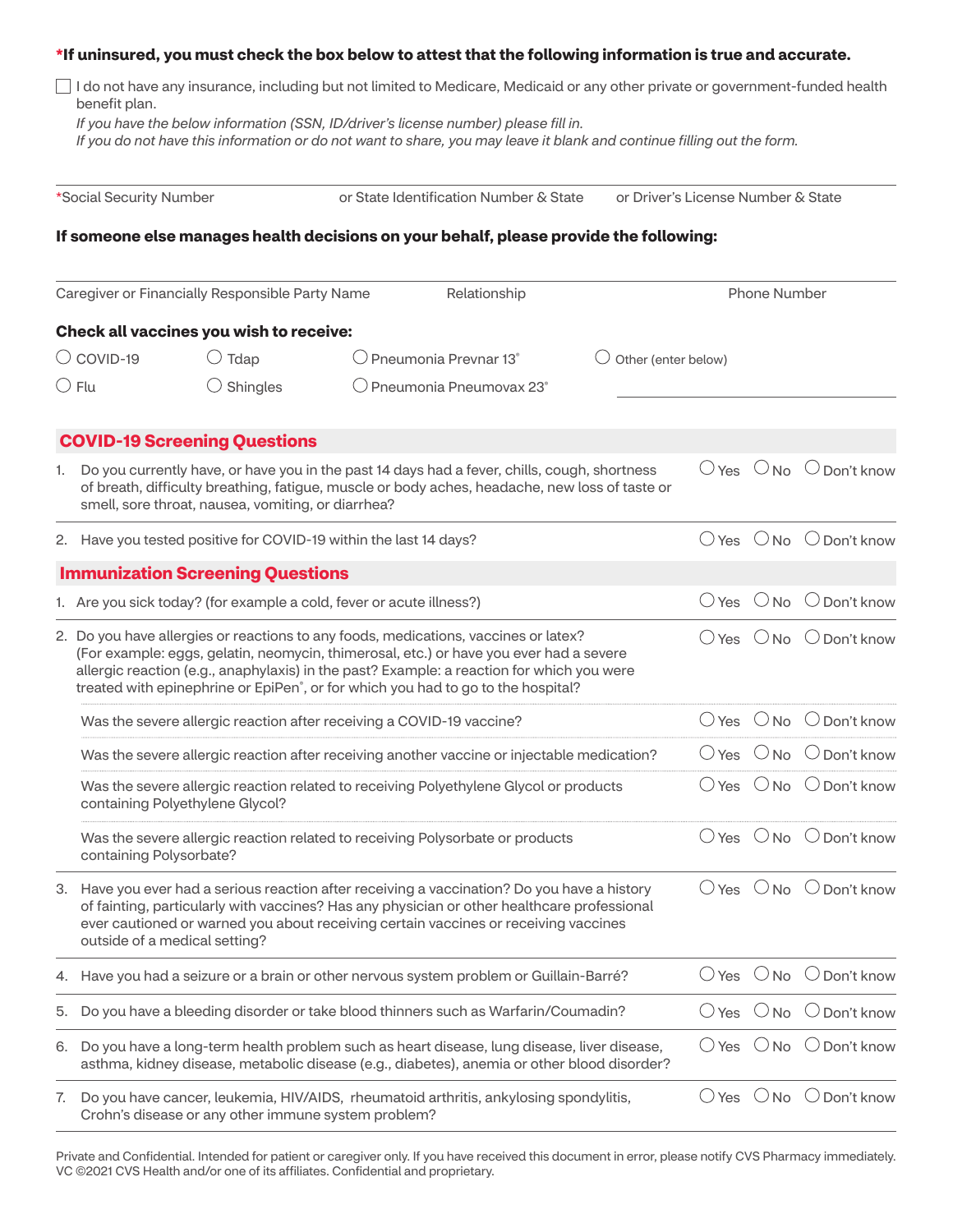|    | 8. Are you moderately/severely immunocompromised from a medical condition/<br>immunosuppressive therapy, including/not limited to: active treatment for solid tumor/<br>hematologic malignancy, solid organ/stem-cell transplant, primary immunodeficiency<br>syndrome, advanced/untreated HIV infection, or active treatment with high-dose<br>corticosteroids/other immunosuppressive/immunomodulatory biologic agents?                                                                                                                                                                                                                                                                                                                                                                                                                                                                                                                                                                                                                                                                                                                                                                                                                                                                                                                                                                                                                                                                                                                                                                                                                                                                                                                                                                                                                                                                                                                                                                                                                                                                                                                                                                                                                                                                                                                                                                                                                                                                                                                                                                                                                                                                                                                                                                                                                                                                                                                                                                                                                                                                                                                                                                                    |  | $\bigcirc$ Yes $\bigcirc$ No $\bigcirc$ Don't know |
|----|--------------------------------------------------------------------------------------------------------------------------------------------------------------------------------------------------------------------------------------------------------------------------------------------------------------------------------------------------------------------------------------------------------------------------------------------------------------------------------------------------------------------------------------------------------------------------------------------------------------------------------------------------------------------------------------------------------------------------------------------------------------------------------------------------------------------------------------------------------------------------------------------------------------------------------------------------------------------------------------------------------------------------------------------------------------------------------------------------------------------------------------------------------------------------------------------------------------------------------------------------------------------------------------------------------------------------------------------------------------------------------------------------------------------------------------------------------------------------------------------------------------------------------------------------------------------------------------------------------------------------------------------------------------------------------------------------------------------------------------------------------------------------------------------------------------------------------------------------------------------------------------------------------------------------------------------------------------------------------------------------------------------------------------------------------------------------------------------------------------------------------------------------------------------------------------------------------------------------------------------------------------------------------------------------------------------------------------------------------------------------------------------------------------------------------------------------------------------------------------------------------------------------------------------------------------------------------------------------------------------------------------------------------------------------------------------------------------------------------------------------------------------------------------------------------------------------------------------------------------------------------------------------------------------------------------------------------------------------------------------------------------------------------------------------------------------------------------------------------------------------------------------------------------------------------------------------------------|--|----------------------------------------------------|
|    | 9. During the past year, have you received a transfusion of blood or blood products,<br>or been given immune (gamma) globulin or an antiviral drug?                                                                                                                                                                                                                                                                                                                                                                                                                                                                                                                                                                                                                                                                                                                                                                                                                                                                                                                                                                                                                                                                                                                                                                                                                                                                                                                                                                                                                                                                                                                                                                                                                                                                                                                                                                                                                                                                                                                                                                                                                                                                                                                                                                                                                                                                                                                                                                                                                                                                                                                                                                                                                                                                                                                                                                                                                                                                                                                                                                                                                                                          |  | $\bigcirc$ Yes $\bigcirc$ No $\bigcirc$ Don't know |
|    | 10. Are you pregnant or breastfeeding or is there is a chance you could become pregnant<br>in the next month?                                                                                                                                                                                                                                                                                                                                                                                                                                                                                                                                                                                                                                                                                                                                                                                                                                                                                                                                                                                                                                                                                                                                                                                                                                                                                                                                                                                                                                                                                                                                                                                                                                                                                                                                                                                                                                                                                                                                                                                                                                                                                                                                                                                                                                                                                                                                                                                                                                                                                                                                                                                                                                                                                                                                                                                                                                                                                                                                                                                                                                                                                                |  | $\bigcirc$ Yes $\bigcirc$ No $\bigcirc$ Don't know |
|    | 11. Have your received any vaccinations or TB skin test in the past 4 weeks?                                                                                                                                                                                                                                                                                                                                                                                                                                                                                                                                                                                                                                                                                                                                                                                                                                                                                                                                                                                                                                                                                                                                                                                                                                                                                                                                                                                                                                                                                                                                                                                                                                                                                                                                                                                                                                                                                                                                                                                                                                                                                                                                                                                                                                                                                                                                                                                                                                                                                                                                                                                                                                                                                                                                                                                                                                                                                                                                                                                                                                                                                                                                 |  | $\bigcirc$ Yes $\bigcirc$ No $\bigcirc$ Don't know |
|    | <b>COVID-19 Vaccine-Only Screening Questions</b>                                                                                                                                                                                                                                                                                                                                                                                                                                                                                                                                                                                                                                                                                                                                                                                                                                                                                                                                                                                                                                                                                                                                                                                                                                                                                                                                                                                                                                                                                                                                                                                                                                                                                                                                                                                                                                                                                                                                                                                                                                                                                                                                                                                                                                                                                                                                                                                                                                                                                                                                                                                                                                                                                                                                                                                                                                                                                                                                                                                                                                                                                                                                                             |  |                                                    |
| 1. | Is this the patient's $\bigcirc$ first, $\bigcirc$ second*, $\bigcirc$ third*, $\bigcirc$ booster*, or $\bigcirc$ other dose*,<br>of the COVID-19 vaccine? *If receiving anything but a first dose, please list date of last dose:                                                                                                                                                                                                                                                                                                                                                                                                                                                                                                                                                                                                                                                                                                                                                                                                                                                                                                                                                                                                                                                                                                                                                                                                                                                                                                                                                                                                                                                                                                                                                                                                                                                                                                                                                                                                                                                                                                                                                                                                                                                                                                                                                                                                                                                                                                                                                                                                                                                                                                                                                                                                                                                                                                                                                                                                                                                                                                                                                                           |  |                                                    |
|    | If I am scheduling an appointment for a COVID-19 third dose,<br>I attest that I am eligible for that dose because I am immunocompromised                                                                                                                                                                                                                                                                                                                                                                                                                                                                                                                                                                                                                                                                                                                                                                                                                                                                                                                                                                                                                                                                                                                                                                                                                                                                                                                                                                                                                                                                                                                                                                                                                                                                                                                                                                                                                                                                                                                                                                                                                                                                                                                                                                                                                                                                                                                                                                                                                                                                                                                                                                                                                                                                                                                                                                                                                                                                                                                                                                                                                                                                     |  | $\bigcirc$ Yes $\bigcirc$ No $\bigcirc$ Don't know |
|    | If I am scheduling a booster shot for the COVID-19 vaccine, I attest that I am eligible for the booster $\bigcirc$ Yes $\,\cup$ No $\,\circ$ Don't know<br>in accordance with ACIP guidelines (Do not use until booster shot is authorized or approved).                                                                                                                                                                                                                                                                                                                                                                                                                                                                                                                                                                                                                                                                                                                                                                                                                                                                                                                                                                                                                                                                                                                                                                                                                                                                                                                                                                                                                                                                                                                                                                                                                                                                                                                                                                                                                                                                                                                                                                                                                                                                                                                                                                                                                                                                                                                                                                                                                                                                                                                                                                                                                                                                                                                                                                                                                                                                                                                                                     |  |                                                    |
|    | 2. Have you ever received a dose of COVID-19 vaccine?<br>$\bigcirc$ Moderna<br>$\bigcirc$ Pfizer-BioNTech-Comirnaty<br>If yes, which vaccine product?<br>$\bigcirc$ Johnson & Johnson (Janssen)<br>$\bigcirc$ Another product:                                                                                                                                                                                                                                                                                                                                                                                                                                                                                                                                                                                                                                                                                                                                                                                                                                                                                                                                                                                                                                                                                                                                                                                                                                                                                                                                                                                                                                                                                                                                                                                                                                                                                                                                                                                                                                                                                                                                                                                                                                                                                                                                                                                                                                                                                                                                                                                                                                                                                                                                                                                                                                                                                                                                                                                                                                                                                                                                                                               |  | $\bigcirc$ Yes $\bigcirc$ No $\bigcirc$ Don't know |
|    | 3. Have you received monoclonal antibodies or convalescent plasma as part of a COVID-19<br>treatment in the past 90 days?                                                                                                                                                                                                                                                                                                                                                                                                                                                                                                                                                                                                                                                                                                                                                                                                                                                                                                                                                                                                                                                                                                                                                                                                                                                                                                                                                                                                                                                                                                                                                                                                                                                                                                                                                                                                                                                                                                                                                                                                                                                                                                                                                                                                                                                                                                                                                                                                                                                                                                                                                                                                                                                                                                                                                                                                                                                                                                                                                                                                                                                                                    |  | $\bigcirc$ Yes $\bigcirc$ No $\bigcirc$ Don't know |
|    | 4. Do you have a history of myocarditis (inflammation of the heart muscle) or pericarditis<br>(inflammation of the lining around the heart) either related to or unrelated to receipt<br>of an mRNA COVID-19 vaccine?                                                                                                                                                                                                                                                                                                                                                                                                                                                                                                                                                                                                                                                                                                                                                                                                                                                                                                                                                                                                                                                                                                                                                                                                                                                                                                                                                                                                                                                                                                                                                                                                                                                                                                                                                                                                                                                                                                                                                                                                                                                                                                                                                                                                                                                                                                                                                                                                                                                                                                                                                                                                                                                                                                                                                                                                                                                                                                                                                                                        |  | $\bigcirc$ Yes $\bigcirc$ No $\bigcirc$ Don't know |
| х  | <b>CONSENT FOR SERVICES: I have received and read (or had read to</b><br>to be made on my behalf to CVS, I certify that the information provided<br>me) the Patient Fact Sheets and/or Vaccine Information Statements<br>about my Medicare, Medicaid or other coverage is correct.<br>regarding the vaccine. I understand the benefits and risks of vaccination.<br><b>ACCEPTANCE OF FINANCIAL RESPONSIBILITY:</b><br>I voluntarily assume full responsibility for any reactions or consequences<br>Notwithstanding anything previously set forth, I agree that I am<br>that may result. I understand that I should remain in the vaccine<br>responsible for and will promptly pay on demand any and all obligations<br>administration area for 15 minutes, or longer if directed, after the<br>to CVS Pharmacy including all self-pay balances as well as those<br>vaccination to be monitored for potential adverse reactions. In the event<br>charges for services not covered or disallowed by my insurance carrier<br>of side effects, I understand I should call the pharmacy, my doctor, or 911.<br>(for non-COVID-19 vaccines).<br>I certify that the information provided regarding eligibility for the vaccine<br>is accurate and request that the vaccine be given to me or to the person<br><b>DISCLOSURE OF RECORDS:</b> I understand that CVS° may be required<br>previously named for whom I am authorized to make this request. If I am<br>to or may voluntarily disclose my health information with respect to this<br>signing on behalf of another individual (including a minor), I attest that<br>vaccine to my heathcare providers, my insurance plan, health systems<br>I have the authority to do so. Please note the following must have the<br>and hospitals, and/or state or federal registries. I understand that CVS<br>consent of a parent or guardian: Patients in Alabama/Nebraska under<br>will use and disclose my health information as set forth in the CVS Notice<br>19 years old; patients in South Carolina under 16 years old; and patients<br>of Privacy Practices (copy is available in-store, online or by requesting a<br>under 18 years old in all other states. State of Georgia only: I verify a<br>paper copy from the pharmacy team). If I am receiving through a vaccine<br>pharmacist asked for my health history and whether I have had a<br>clinic, I understand that my name, vaccine appointment date and time<br>physical exam within the past year. Health care providers did not identify<br>will be provided to the clinic coordinator. State of California only:<br>conditions(s) that would mean I should not receive vaccine(s).<br>I agree to have the California Immunization Registry (CAIR) share my<br>immunization data with the health care providers, agencies or schools.<br><b>AUTHORIZATION TO REQUEST PAYMENT: I authorize CVS Pharmacy®</b><br>State of Florida only: Students 18-23 may opt out of the immunization<br>("CVS"") to release information to Medicare, Medicaid or any other third<br>registry by notifying pharmacy prior to administration.<br>party payer as needed and to request payment of authorized benefits |  |                                                    |
|    |                                                                                                                                                                                                                                                                                                                                                                                                                                                                                                                                                                                                                                                                                                                                                                                                                                                                                                                                                                                                                                                                                                                                                                                                                                                                                                                                                                                                                                                                                                                                                                                                                                                                                                                                                                                                                                                                                                                                                                                                                                                                                                                                                                                                                                                                                                                                                                                                                                                                                                                                                                                                                                                                                                                                                                                                                                                                                                                                                                                                                                                                                                                                                                                                              |  |                                                    |

**Signature of patient to receive vaccine (or parent, guardian, or authorized caregiver)** Date

*If signing on behalf of the patient, you are stating that you are authorized to provide the required consents on behalf of the patient.*

Name of parent, guardian, or authorized representative Phone Number Phone Relationship